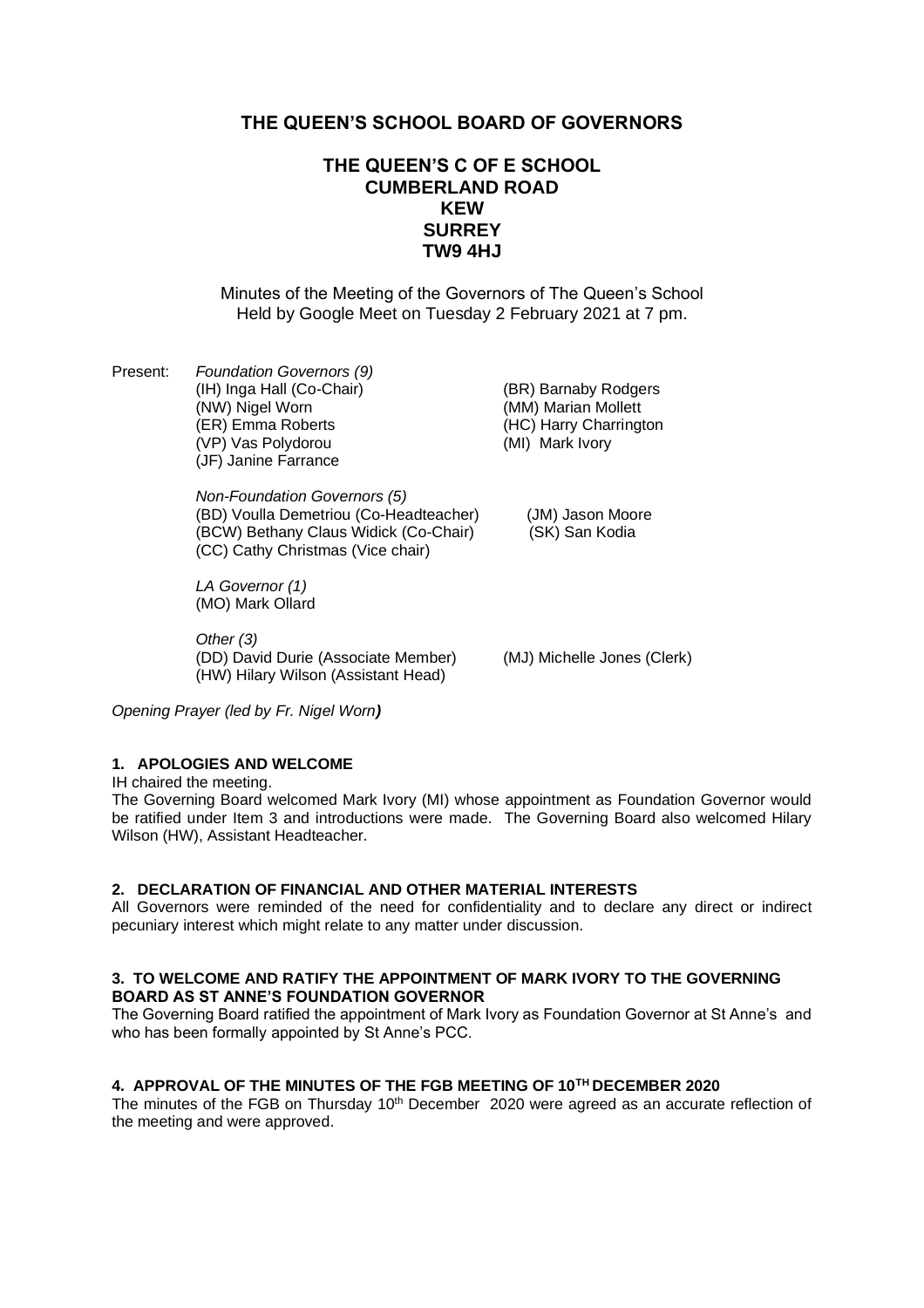### **STRATEGIC – LINKED TO VISION**

#### **5. TO RECEIVE AN UPDATE ON RETURN TO SCHOOL AND COVID-19 RELATED MATTERS INCLUDING THE NUMBER OF CHILDREN ON SITE, THE PRIORITISATION OF PLACES AND REMOTE LEARNING NEEDS**

- In January the school went into lockdown and, following government advice, would only be open to children of critical workers and vulnerable children.
- The school has wanted to be as inclusive as possible and to accommodate as many children as possible who are eligible for spaces under the government's expanded critical worker categories, but ensuring as a priority that all vulnerable children have a space.
- The CHT provided a detailed summary of all steps taken to gauge demand for places and to then address the impact of the very high update of critical worker places whilst staying within our Covid risk assessment and having regard to the health and safety of staff;
- Over 30% of the total Queen's cohort is in school under the critical worker or vulnerable child categories, resulting in a waiting list under the vulnerable category.
- After requesting that parents reconsider whether the Guidance requirement of keeping their children at home 'where possible' would reduce numbers, CHT sought advice from Achieving for Children (AfC) and the NAHT, to establish a feasible number. AfC suggested having 30% of the cohort on site (a higher percentage than all other Richmond schools and the national average) and in light of this, CHT's risk assessed (in consultation with the Governors' Risk Assessment Working Group) that having 20 children per year group across the school would be the absolute maximum that could be accommodated in a year group, and that some could be less.
- Because of the extensive number of vulnerable children in one year group, it was necessary to prioritise who could attend school in that particular year. This prioritisation list was communicated to parents after discussion with the Governors' Risk Assessment Working Group (including Dr Emma Roberts) and consideration of an array of possible options to enable the school to accommodate all children currently attending. The result was the need to contact a number of families in one year group (based on application of the prioritisation criteria) and inform them that they would need to keep their children at home.

#### *Q: Is there any suggestion parents are sending children into school, who perhaps shouldn't be?*

*A: There has been an increased number of vulnerable children invited into school. The government guidelines on keyworkers have changed since last Summer, only 1 parent is required to be a critical worker and the definition of a critical worker is much broader than in the first lock down. However, the government's default position is to keep children at home if you can. In the first lockdown 40 children were attending school initially but this increased to 80 children; this time there are 140 children attending school.*

*Q: Could the percentage of vulnerable children attending school be communicated to parents?*

*A: Yes, this could be communicated to parents along with details on the percentage of keyworkers and the reason behind the increase being the broader definition of who is classified as a keyworker. This was done via the 2 communications to parents asking if they really needed to send their children in.* 

Q: *Have we been able to accommodate the top four groups identified under the prioritisation criteria before going out to the wider critical workers?*

*A: In one particular year group we were unable go as far down as the fourth group – we were only able to accommodate the vulnerable children, the two parent critical workers in either the NHS or education and the one parent critical worker in the frontline NHS and had to turn away some frontline education staff. We tried to be creative and come up with solutions to accommodate children but unfortunately, we have had to disappoint some families.*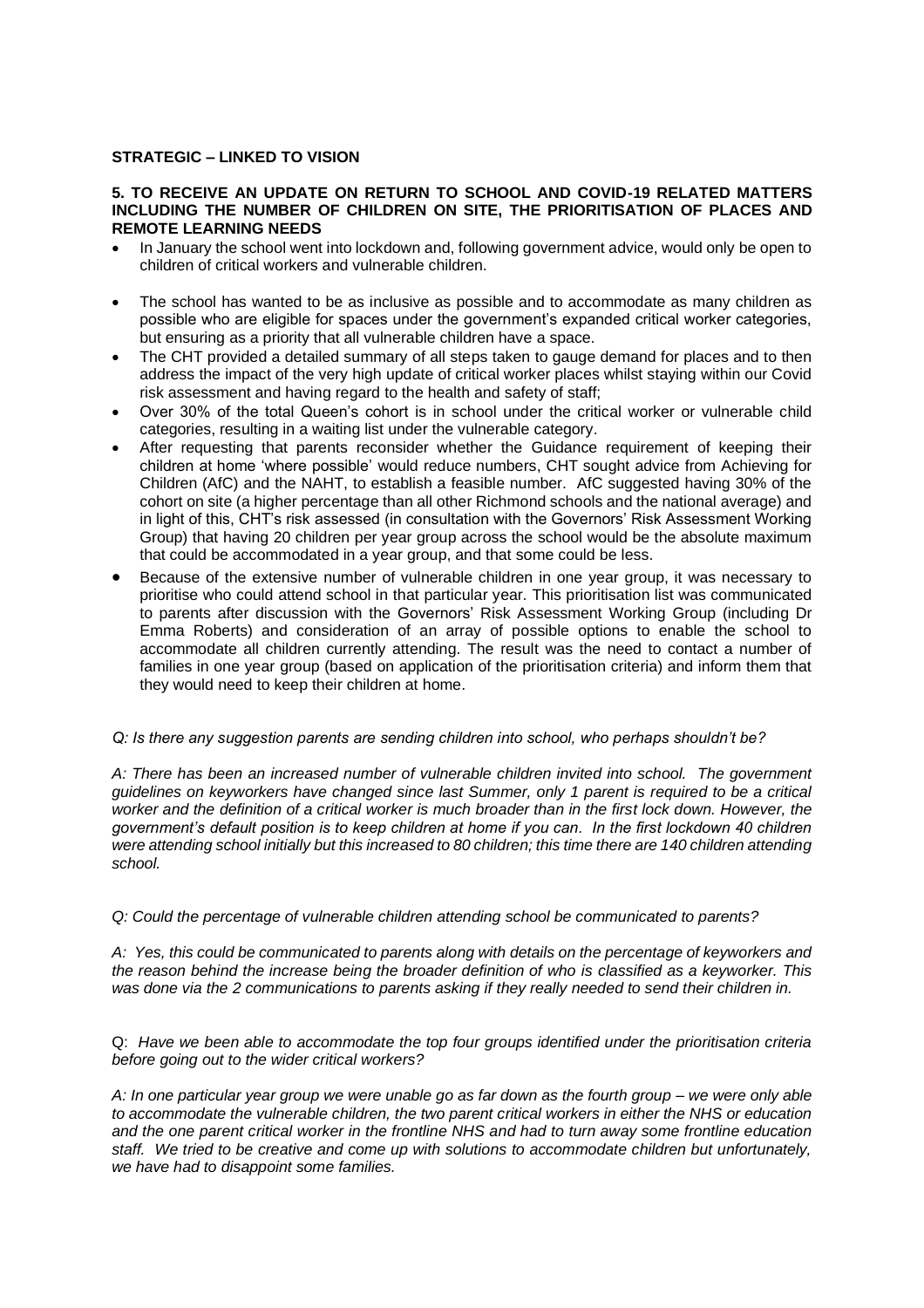*Competing Government guidance was received in terms of Health and Safety and keeping the school open to everybody possible. Initially, we welcomed everyone but then found we were overrun. As part of due diligence, the CHT's canvassed what other schools had been doing since lockdown, seeking best practices and presented this information to the Risk Assessment Working Group. It was noted that other schools had fewer children in attendance, as they had a much stricter approach to the entry criteria for keyworkers in place since April 2020.*

The Governing Board thanked the Co-Headteachers, Assistant Headteacher and the Staff for all their efforts during lockdown and for managing the difficulties of accommodating keyworker families.

## **6. TO RECEIVE A PROGRESS UPDATE REGARDING THE TIMETABLE FOR SETTING NEW VISION PRIORITIES**

- The CHT's planned to use the 4<sup>th</sup> January Inset day to work with staff on the Vision Priorities. The focus for the Inset day changed due to the immediately impending and recently declared lockdown and thus priority was instead placed on the provision for home learning for the pupils at home and the learning for pupils in school.
- When we come out of lockdown the focus will be in settling the children back into school and assessment to identify the gaps in the children's learning.
- Realistically we are looking at Summer 1, possibly Summer 2, before we can start making progress on the Vision Priorities.
- CC has been looking at what our peer schools do in their Vision Priorities and how these priorities impact on progress and attainment.
- Given the staff workload and pressures that lockdown places on staff it makes sense to pause. Post-lockdown will be the ideal time for reflection and to re-evaluate what really matters.

*Q: In the past Governors have been heavily involved in the Vision Priority process from an early stage. Will there be the opportunity for Governors to be involved extensively before the ideas are set and to receive an understanding of the emerging conclusions of the Vision working group?*

*A: Yes, there are some areas that have already been identified by SLT to focus on progress and attainment, and how we approach the vision priorities from a holistic wellbeing perspective. We will then review the existing priorities, building or adapting these to incorporate the new points raised. These will be put together along with ideas from the staff, brought back to the FGB before anything is set in concrete and prior to engagement with parents and broader stakeholders. In addition, our Staff Governor is actively involved in the Vision process at the school level.*

### **7. TO RECEIVE AN UPDATE ON SFVS (SCHOOLS FINANCIAL VALUES STANDARD) COMPLETION AND DELEGATING RESPONSIBILITY FOR APPROVAL TO THE FINANCE COMMITTEE**

- The SFVS is an annual questionnaire that asks the school about its financial controls systems, processes and approvals.
- It has to be approved by the FGB but in the past 2 years the FGB has delegated approval to the Finance committee.
- All governors should take the time to read the document.
- The SFVS is to be completed and submitted to the LA by 31<sup>st</sup> March 2021.
- The FGB agreed to delegate approval to the Finance committee and for any member of the Governing Board who wishes to see SFVS to contact MO. The approved SFVS will be circulated to all governors.

# **8. TO RECEIVE A VERBAL UPDATE ON PROGRESS WITH CUA2**

- The application has been completed and BR is reviewing the application with a representative from the LA.
- The final application will be circulated at the Premises committee meeting next week.
- Following approval at the Premises committee the application will be submitted to the LA next week and it is expected an answer will be received within a month.
- We have been advised by the LA that as we have already consulted the application can be expedited.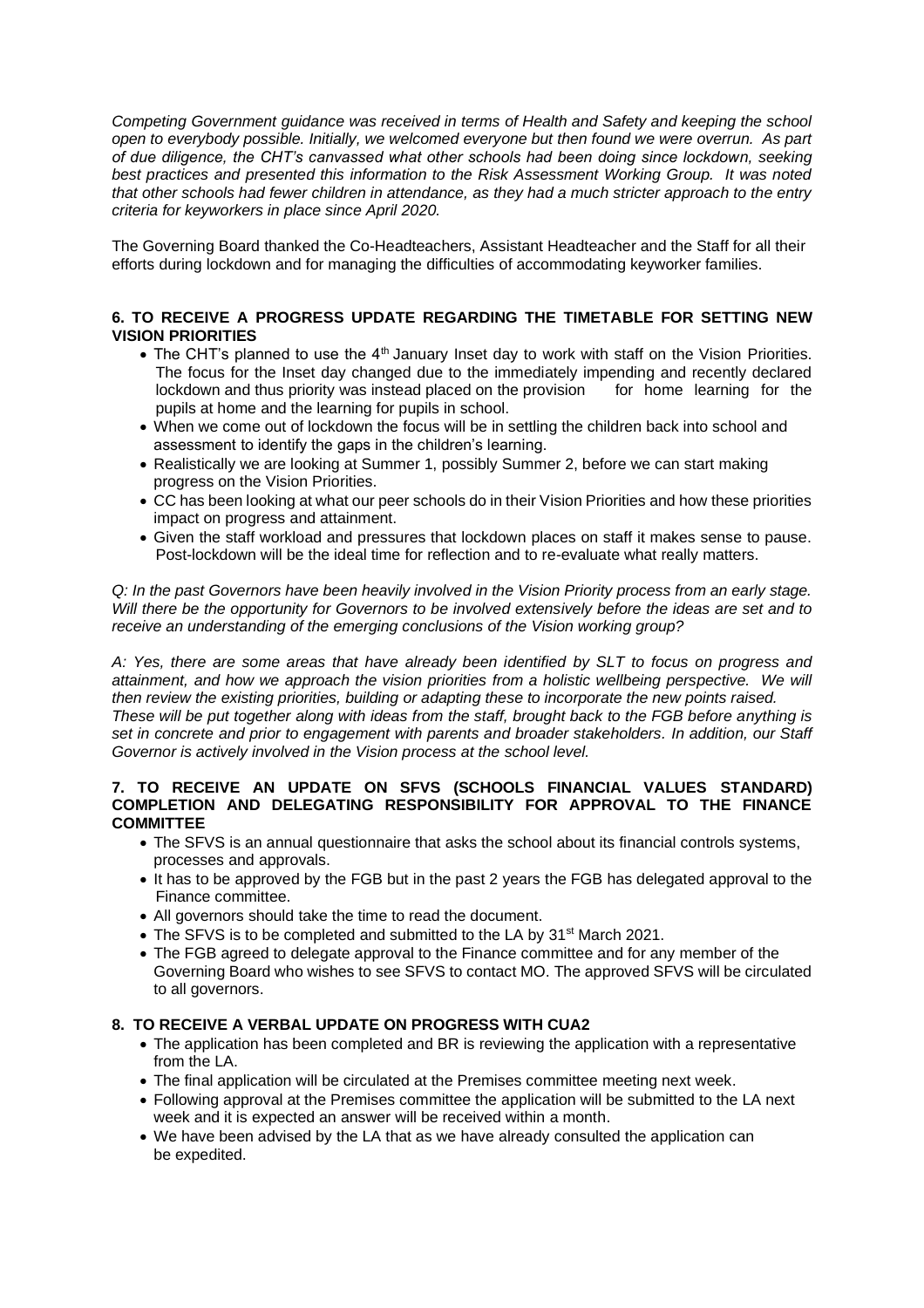## **ACTION: Clerk to keep 'To receive a verbal update on the progress of CUA2' on the agenda**

### **9. TO RECEIVE A DEFECTS UPDATE**

- **Staircases**: Contractors have agreed to replace all the vinyl on both staircases.
- **Cladding**: Following a survey carried out by IH, HC, VP and the SBM the contractors have agreed to replace the split cladding (wooden panels) on the outside of the building.
- The contractors have agreed it will be done thoroughly and have confirmed this will not affect our statutory 12 year latent defects rights.
- It has been made clear to B&K we wish to confirm any installations and material specifications and Alex Windle, our surveyor at TFT, has agreed to carry out quality control checks at a cost which is to be confirmed.
- **Fire doors:** This is a major area of concern. Most of the fire doors are held back by magnets which release when the fire alarms go off. The magnets hold the doors up. Any doors not held back by magnets have sagged and therefore don't close properly. Five sets of doors are affected.
- HC met with Paul Forrest from the Diocese for advice. The SBM is in discussion with TFT to come out and inspect the doors along with the Fire Officers from Richmond Fire Service so we can identify if the problem is the hinges or the door frames.

### **ACTION: Clerk to add ' To discuss and approve the cost of the surveyor's fees' to the Finance committee agenda**

## **10. TO RECEIVE A PHASE RELATED DATA OVERVIEW**

- We don't have any data at this time due to Covid.
- This will remain on the C&S agenda and will be reported back to FGB when the data is available.

#### **ACTION: Clerk to ensure 'To receive a Phase related data overview' on the agenda**

#### **11. TO NOTE THE CO-HEADTEACHER'S REPORT INCLUDING AN UPDATE OF THE PUPIL/PARENT/ STAFF SURVEY**

- Year 1 Phonics screening: we are waiting advice on what the statutory assessment alternatives will look like. HW will be attending a meeting on Thursday and the CHT's will update at the next FGB.
- On the parent survey 99% of parents said their children were happy and felt safe in school.
- 22 pupils said they had experienced bullying, a lot of these were historic issues and the CHT's will contact the parents individually to ensure the matters have been resolved.
- There was a high return level in terms of the number of families
- There were quite a few 'don't knows' in certain areas and these will be investigated to establish the reason people didn't know e.g., is better communication required or is it because the parents are relatively new etc.

#### *Q: Do staff feel the Mental Health First Aider being a member of staff is more or less accessible and are there any other resources?*

*A: We buy into an employee assistance programme called 'Work Place Options' and we direct staff to this if they need advice, the number is displayed in the staff room. The CHT's door is always open, and they have signposted staff to other services. We also have access to Richmond Wellbeing Service. Most members of staff have accessed the Mental Health First Aider and have been happy to do so. Other staff members have used Work Place Options or contacted their own GP.*

*Q: The number of pupils on roll is very low, compared to our usual numbers, do we have an idea what is behind this and how this compares to other schools?*

*A: The issue is the same across Richmond schools. A number of families have made the decision to move out of London to more rural areas and some families have taken the decision to return overseas. There has been a rise across the borough in parents deciding to home school. We have*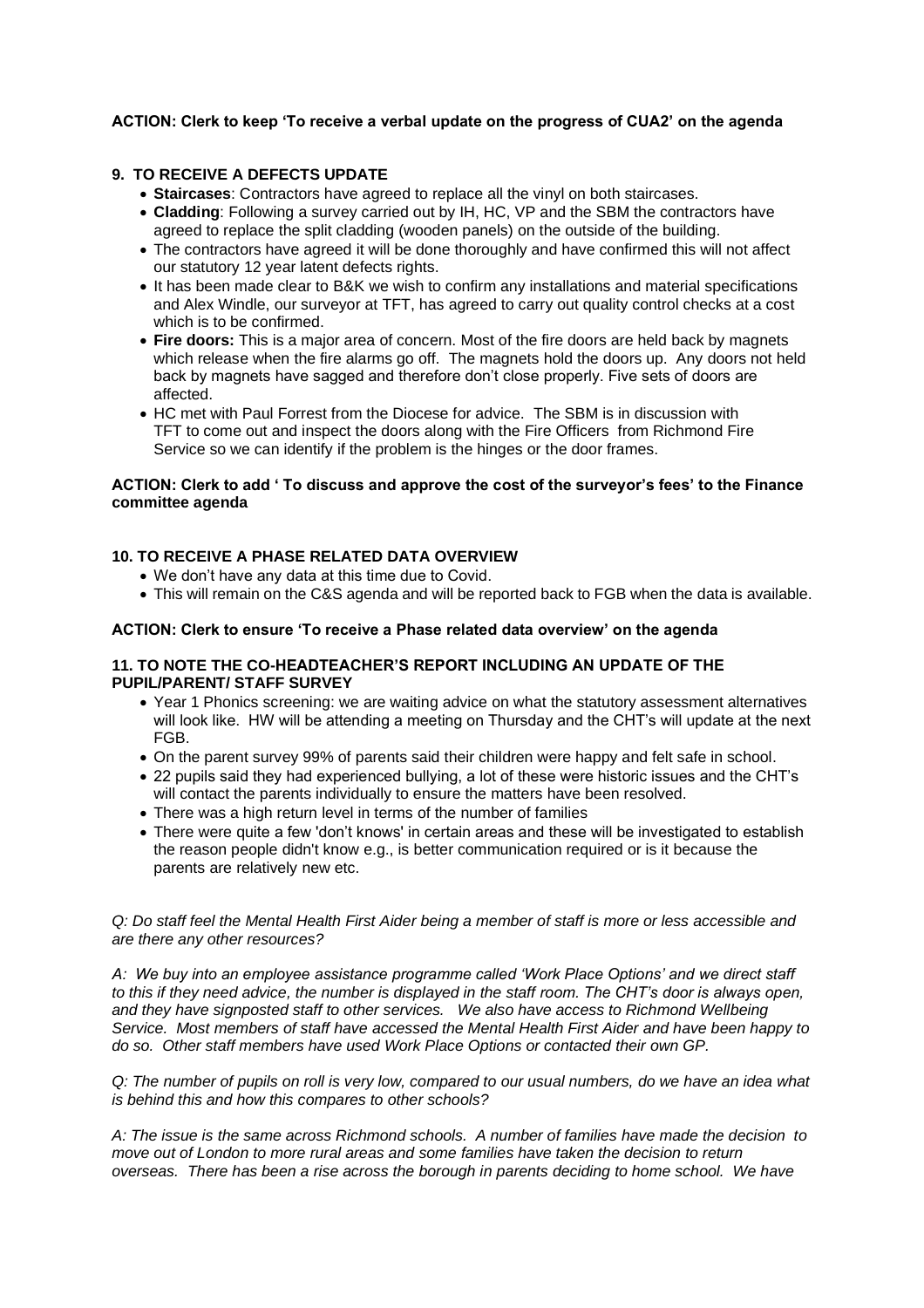*had two families make this decision in the last year. A number of families from Hong Kong and the USA have arrived in the borough, but they have based themselves in Richmond Hill and Twickenham. We are receiving enquiries across the year groups, but for places in July and September.*

*Q: How do we envisage the Catch-up funding will be spent?*

*A: We receive £80 per pupil. The government envisaged a reduced cost tuition programme. We are trying to reduce the number of adults on site. We know having our own staff carry out the interventions has worked really well in the past and are currently exploring this with staff, looking to start in the Spring term. We haven't been able to start this yet.*

*Another option investigated is buying in supply teachers to release staff to add interventions to the curriculum. This isn't so effective due to the costings but does offer higher quality teaching with staff who know the children.*

*The CHT's and AH have been exploring if there is any catchup that could be done during this lockdown period e.g., providing online tuition to pupils in their own home. However, there are safeguarding issues that need to be carefully thought through around introducing an adult online into a pupil's home.* 

*The SLT are looking into how we can apply the catch-up funding in a way that is meaningful and has good outcomes for our children.*

*Q: How has the lateral flow testing been received by staff?*

*A: Staff have responded really well to the LFT and the majority have taken up testing twice a week. We had one positive LFT which closed the Breakfast Club bubble. This was followed up by a PCR test. There was initially some confusion about using an LFT if someone was symptomatic. This has been clarified. The SBM is in charge of our Covid procedures in school.* 

*Advice from the DfE has been conflicting when you telephone them and depending on the option chosen, one option tells us not to close a bubble when a LFT is positive, another option states that you should, but then advises it is at the school's discretion.*

*The school has decided that best decision is to close the bubble if a positive LFT is received, this was in consultation with the Co-Chairs of Governors and ER, in her medical capacity.*

## **ACTION: CHT's to update FGB on Year 1 Phonics alternatives to statutory assessment**

### **12. TO RECEIVE A SAFEGUARDING REPORT FROM THE CO-HEADTEACHERS** (Standing Item)

- The main focus is on the Risk Assessment. All staff are involved in tracking and following up on our vulnerable children who are not in school. We are tracking the engagement of children on Google Classroom and following up on those children who aren't present on the calls by phoning parents. We have had to be quite persistent with some families who we were concerned about.
- We are using all our safeguarding measures; staff are being vigilant and making referrals to SPA (Single Point of Access) regarding any concerns who have responded very quickly.

#### *Q: How has pupil engagement been across the whole school?*

*A: Engagement has been very high. There have been a few families who have had issues with access. Paul Adams has been instrumental in ensuring children are able to access the technology. The meetings at the beginning and end of the day have been helpful in getting the engagement and gives a good record of who is learning. Staff are good at keeping those children they are concerned about on the call at the end, so they can ask additional and personalised questions.*

*Q: Is there a danger that Reception and Year 1 pupils, who potentially will have missed a whole term, will have different levels for those who've had online learning, versus those pupils who are in school?*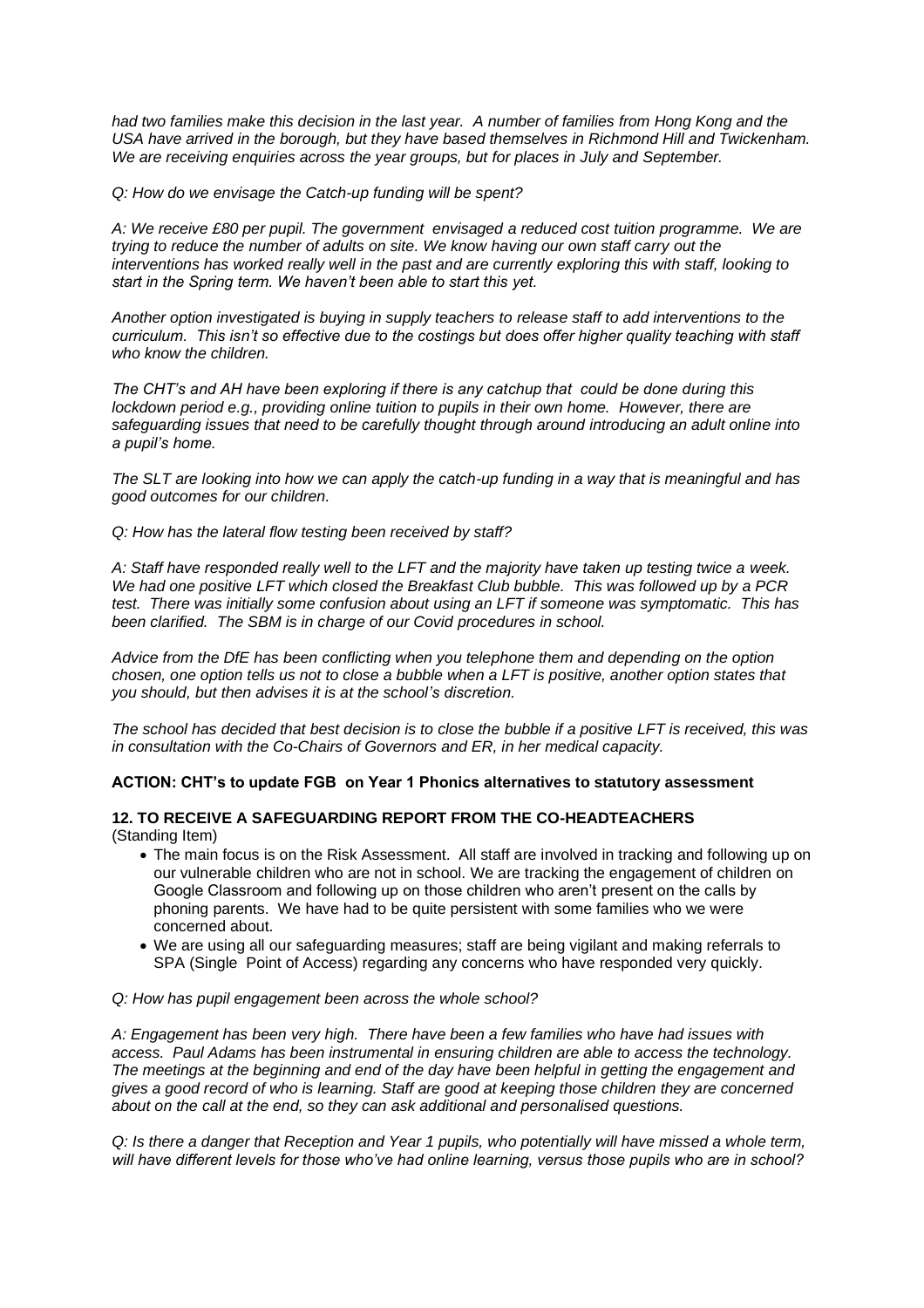*A: This is something we've tried to mitigate by having those pupils who fall into the vulnerable category in school, as this will leave staff more available to focus on the children who haven't been in school when they return. Staff are looking at reintegration and reassessment when pupils come back into school. The learning offer for Reception has been slightly different and offered a more personalised tuition on Phonics. Based on Year 1's Phonic results, 98% passed and we know we can meet the needs of our children through this method of teaching. We need to allow our staff the time to assess the children and find out what the needs and gaps are, so we can support the children in tandem with the parents.*

*Q: Would it be possible to communicate this to parents to reassure them that although their child may not be in school, they will not be disadvantaged?*

**ACTION: BD, JST and HW to discuss a possible communication to be sent to parents to reassure them that although their child may not be in school, they will not be disadvantaged and what is in place to support them when they return.**

## **13. TO NOTE THE KEY POINTS IN THE AUTUMN TERM SIP REPORT**

- A key action for the Governing Board flagged in the SIP report was the vacancy for the Equality Governor. Anyone interested in taking on the role should contact the Co-Chairs of Governors in the next week.
- Issy James has been appointed as the Equalities staff member.
- The Behaviour policy is currently being worked on by the CHT's alongside the Educational Psychologist.
- The report noted the trend for a decline in Writing and slight decline in Maths in Year 6 SATs. SATs have been cancelled this year again and we are uncertain whether they will go ahead the following year. CHTs and governors intend to work closely with our SIP to obtain her input on addressing this issues.
- It was noted that, in light of the SIP Report (which had been tabled at C&S), the C&S committee discussed whether the SENCO hours should be increased in line with the increased need. A comparison was carried out last year in line with other schools. We have a lower number of SEN children than other schools. We are very inclusive and try to manage need with high quality first teaching first, particularly early on.
- The SIP wanted to talk to children and staff about behaviour. The SENCO and another member of staff weren't in school on the day of the SIP's visit. This was a virtual visit which made it quite difficult to observe the children's behaviour as we normally would.

*Q: Can we ensure for future visits, particularly if we are still virtual, that the staff members the SIP wishes to speak to are available?*

*A: In future the CHT's will make contact with the SIP earlier to find out which members of staff should be available.*

*Q: The school appears to have fallen backwards In Maths, since Maths Mastery was introduced and are there plans to reverse this?*

*A: The last set of data was from 2019, this was a year into Maths Mastery. The real benefit of Maths Mastery comes when the cohorts have had it from the beginning of their school life. We can look at the learning points and the analysis of the data. We need to look at our cohorts and where we are now, which falls into the assessment cycle and how we need to adapt what we're doing in light of the lockdowns and missed education. We are expecting the data to be skewed due to Covid. The work provided on Google Classroom and in class is consistent with Maths Mastery. The White Rose Resources, which is a big Maths Mastery website, are being used. The one thing that is missing is the 'concrete', in that we can't guarantee children are using the manipulatives and the resources whilst they are not in school.*

## **14. TO RECEIVE AN UPDATE ON AUTUMN TERM VIRTUAL VISITS AND TO NOTE FUTURE VISITS**

• The last visit was a virtual visit, teachers put a lot of effort into videoing classrooms, books etc.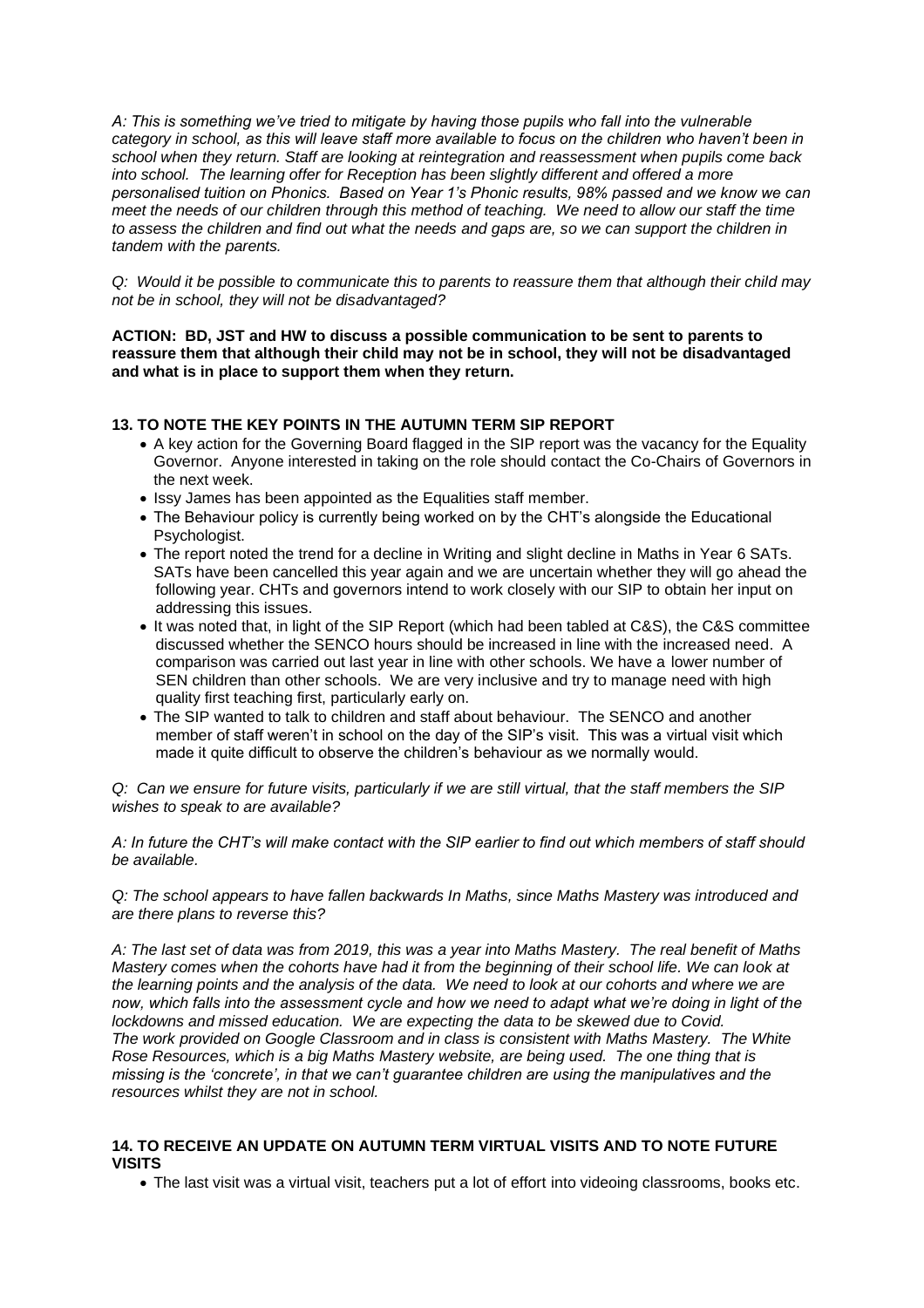- A visit was due this week, it was agreed at C&S to cancel this visit.
- The next visit is due on  $5<sup>th</sup>$  July and we will review at C&S if this will go ahead.

#### **15. TO RECEIVE A VERBAL REPORT FROM THE COMMITTEE CHAIRS, INCLUDING ITEMS OF GENERAL SIGNIFICANCE CONSIDERED BY THEIR COMMITMENT SHOULD BE DRAWN TO THE ATTENTION OF THE BOARD AND TO NOTE THE FOLLOWING MINUTES:**

### **15.1 STEERING**

• Not met

## **15.2 PREMISES, HEALTH & SAFETY & LETTINGS**

- Not met
- CUA2 and Defects were covered under Items 8 & 9.

### **15.3 PASTORAL**

• Nothing further to add

### **15.4 KAIROS**

• Nothing further to add

### **15.5 FINANCE**

- The draft budget will be brought to the next FGB.
- The latest impact of the Year on Year numbers is £76k less income next year based on the reduction of numbers of roll.
- We are in a very healthy position with our reserves.

### **15.6 CURRICULUM & STANDARDS**

- A Year 3 teacher went through a typical day of online learning from a teacher's perspective.
- Assessment predictions show writing might be slightly down on what we are expecting, Covid is the main reason. 18 months ago, the focus was on writing. Parents will read with their children but don't typically write.
- When the children are in school the focus is on lots of big motor skills which then filter into the fine motor skills. When the children return there will be a focus on these again.
- Changes made to the current remote learning offer are off the back of the Parent survey. We are continually looking at improving our online learning offer.

#### **15.7 PAY & PERSONNEL**

• Nothing further to add

#### **15.8 ADMISSIONS**

- The LA have advised the birth rate for the next 2 years is low.
- Reception and Year 1 are full and there is a waiting list.
- There are vacancies in Year 2 and above and no waiting lists.
- No changes have been made to the Admissions Policy, the GDPR form has been appended to the Clergy form . The committee recommended the policy to the FGB for approval. The FGB approved the Admissions policy.
- Applications are still coming in for Reception 2021 the committee will report on how places were offered on National Offer Day at the next FGB.

#### **STATUTORY**

#### **16. FOR NOTING:**

- **i. CO-CHAIR'S REPORT**
	- Nothing further to add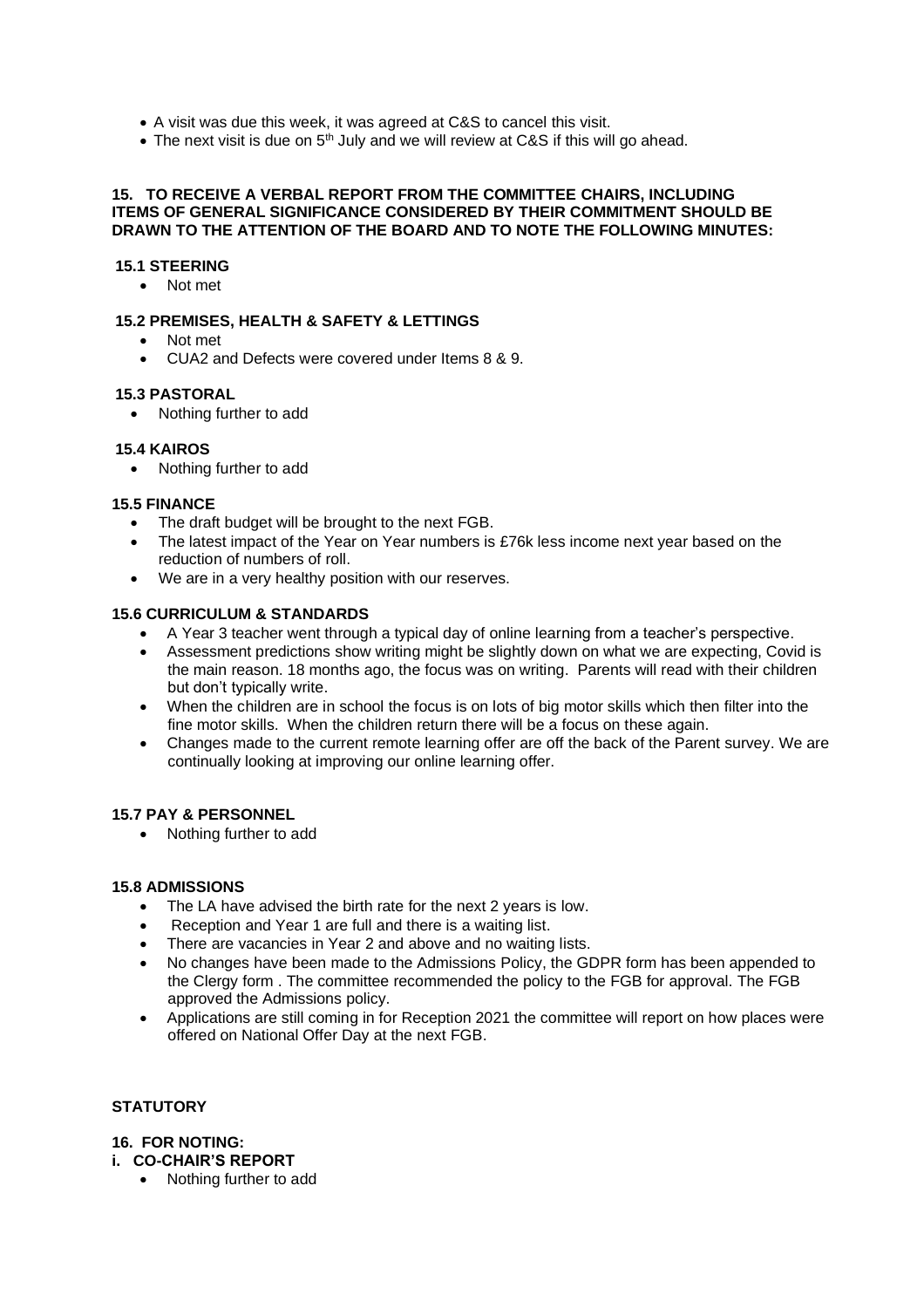## **ii. POLICY PROGRESS REPORT (STANDING ITEM)**

• No changes have been made to the circulated list.

## **17. TO APPROVE THE COMPLAINTS PROCEDURE**

- The school is looking to adopt Schools HR policies were possible, as these will automatically update to latest guidance.
- The core of the Complaints Procedure policy remains unchanged, the differences are updates on clarity, phrase and process.
- The new policy states the school now has 5 days to contact a person raising a complaint (the old policy gave 2 days).
- The appendix includes a flow chart which states what the exceptions to this policy are and whom to contact.
- There is additional guidance on serial, unreasonable and vexatious complaints.
- There are some areas (highlighted in red) that need to be completed to personalise the policy to our school, local authority etc. The front cover needs to be amended to include our standard paragraph.
- The Board approved the adoption of the Schools HR Complaints policy subject to completion of personalisation/red sections. The Co-chairs of Governors will review the policy post completion to approve those specific changes.

### **ACTION: BD to complete the red areas and amend the front cover of the Complaints Procedure and sent to the Co-Chairs of Governors once completed.**

## **ACTION: IH/BCW to ensure the Complaints Procedure has been completed on behalf of the Governing Board**

## **18. TO NOTE THE COMMENCEMENT OF THE SKILLS AUDIT**

- IH will circulate last year's consolidated audit results and send out this year's form.
- Governors to review where we were and where they are now with their own training.
- Governors are to return their skills audit forms by the end of next week.

## **ACTION: All governors to complete the Skills Audit and return to IH by 12th February 2021**

## **19. TO RECEIVE AN UPDATE ON GOVERNORS' TRAINING (STANDING ITEM)**

**ACTION: Governors are to feedback on any training completed to IH and to ensure they have updated GovernorHub.**

## **OTHER/AOB**

## **20. TO NOTE ITEMS FOR/FROM OTHER COMMITTEES**

• None

#### **21. TO RECEIVE AN UPDATE ON FORTHCOMING SOCIAL EVENTS**

• No events are scheduled to take place due to Covid.

## **22. AOB:**

**To note the date of next meeting: Tuesday 11th May 2021 at 8am. Please note this is a morning meeting.**

*The meeting concluded at 9.03 pm*